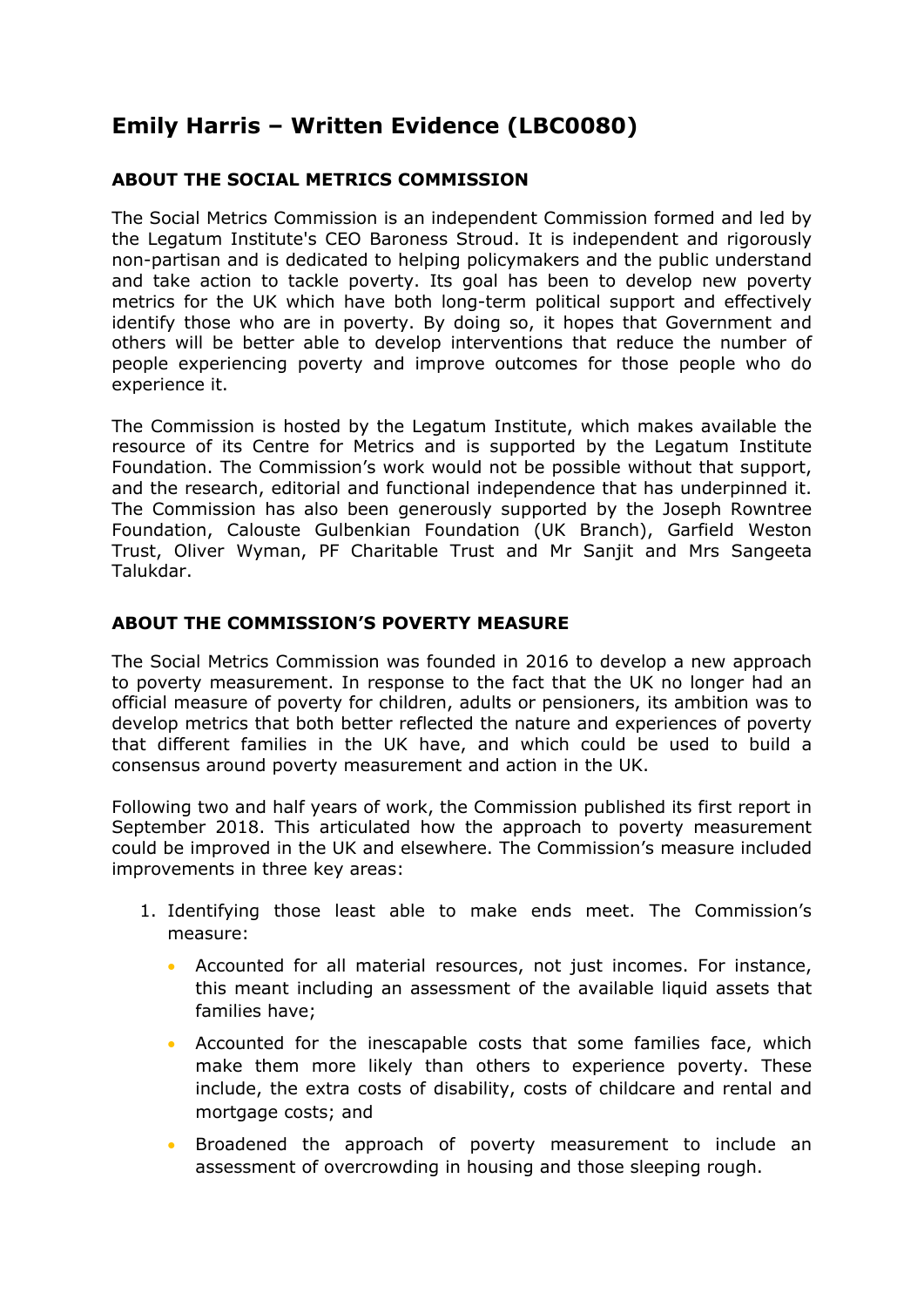- 2. Providing a better understanding of the nature of poverty, by presenting detailed analysis of poverty depth and persistence for those in poverty; and
- 3. Providing an assessment of Lived Experience Indicators that shine a light on the differences in experiences of those living in poverty and those above the poverty line.

The Commission's 2018 report was the first time this framework had been used to present a detailed articulation of the nature of poverty in the UK. The Commission's findings suggested that the same number of people were in poverty in the UK as previously thought. However, within this overall population, the Commission's results suggested significant changes to the groups identified as being in poverty and also shed greater light on the depth, persistence and Lived Experiences of poverty.

#### **BACKGROUND**

This submission provides a response to the House of Lords COVID-19 Committee enquiry into the long-term impacts of COVID-19 entitled 'Life Beyond COVID'. The response provides key findings from the Social Metrics Commission's latest report on Poverty and COVID-19. Our findings will be of particular interest to the Committee as they include analysis on people's experience of loneliness, confidence in the future of the economy, fears for their own future and whether their perceptions of society have changed.

# **KEY FINDINGS FROM THE POVERTY AND COVID-19 REPORT**

The report uses original analysis of a new YouGov poll of close to 80,000 people between March and May 2020. Based on the approach of the Social Metrics Commission's poverty measurement framework, it provides early indications of the likely scale and nature of poverty impacts coming from the economic fallout of the Covid-19 pandemic in the UK. It does this by considering how those employed prior to the crisis have fared in terms of whether they have experienced a negative labour market outcome (been furloughed, had reduced hours or wages, or lost their job), and breaking this down by each person's previous position in relation to the poverty line. It also considers broader aspects of the Commission's poverty measurement framework, including factors that are likely to impact on the Lived Experience of poverty, including loneliness; perceptions of, and engagement in, society; and people's confidence over the future for the economy and themselves.

The analysis shows that:

 Those employed prior to the crisis and already in the deepest forms of poverty have been most heavily impacted by the economic fallout. For example, compared to those more than 20% above the poverty line, those more than 50% below the poverty line have been 15 percentage points more likely to have experienced a negative labour market outcome.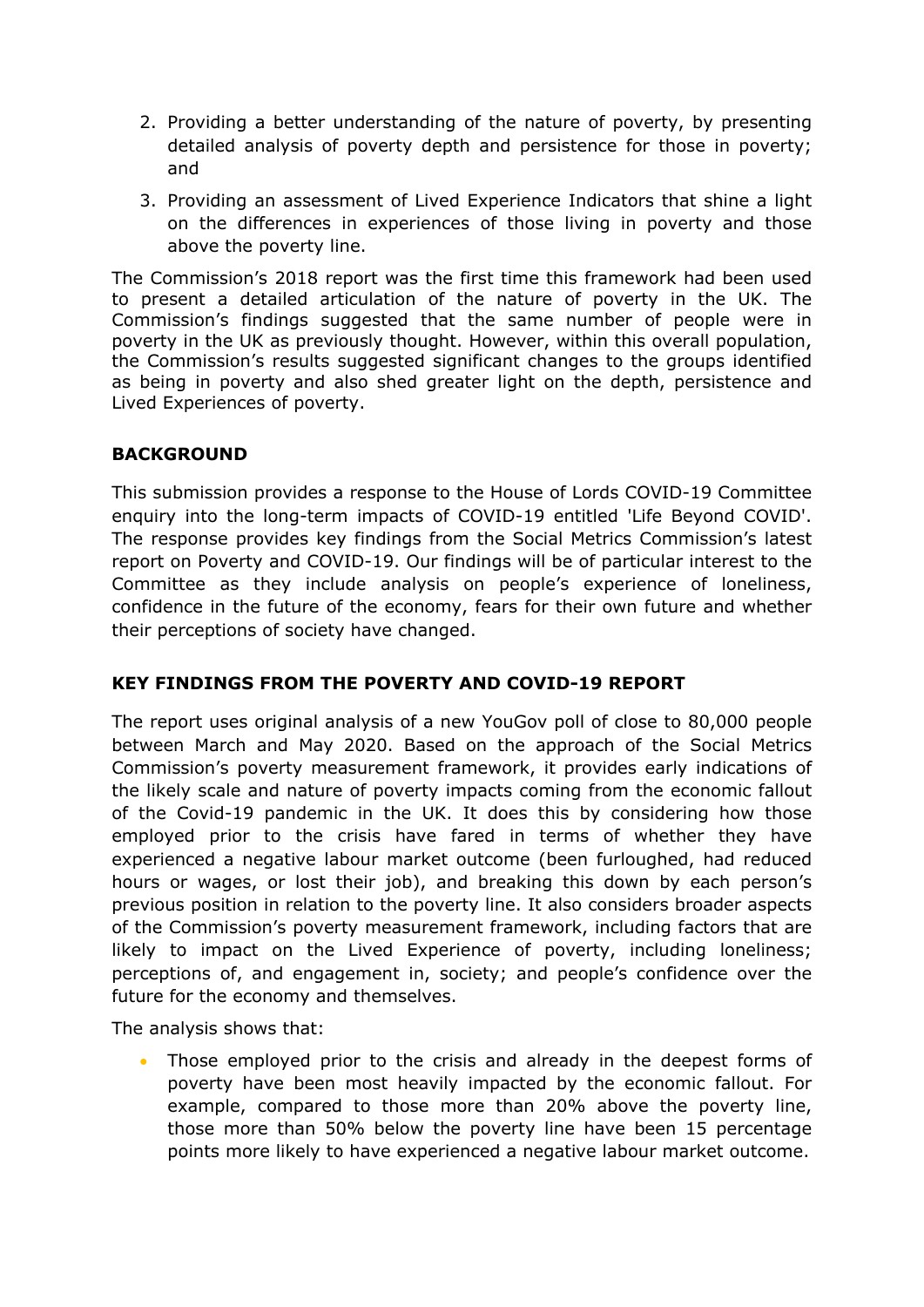- Groups already over-represented amongst the population in poverty have also been most heavily impacted by the crisis. For example, disabled people employed before the Covid-19 pandemic have been 4 percentage points more likely to have experienced a negative labour market outcome than people without a disability.
- The youngest and oldest workers have been impacted most by Covid-19. Compared to those aged between 35 and 44, those aged 18-24 have been 7 percentage points more likely to have experienced a negative labour market outcome, and those aged 55 and over have been 4 percentage points more likely to be negatively impacted.
- Some groups with already very high poverty rates have also been impacted more by the crisis. For example, those from Black and Asian ethnicities have been more likely to be negatively impacted (by 4 and 6 percentage points respectively) than those from White ethnic groups.
- Impacts vary significantly between workers in different industries. For example, 81% of those working in hospitality and leisure have been negatively impacted, compared to just 16% in financial services.
- Impacts also vary between different local authorities. On average, close to a half (47%) of the workforce have been negatively impacted in local authorities experiencing the biggest impacts. This compares to less than a third (30%) in local authorities experiencing the lowest impacts.

Whilst the overall impacts of the pandemic on UK poverty are by no means certain, given the scale of the negative changes in employment statuses for those in poverty, under the Commission's measure of poverty:

- Many of those already in poverty could move deeper into poverty as a result of losing their jobs or having lower earnings because of reduced hours or pay. This would exacerbate the already increasing trend in deep poverty seen over the last 20 years.
- Those previously close to, but above, the poverty line could move into poverty because of their changing employment status. This could result in a significant increase in poverty.

If this were the case, both the incidence and severity of poverty could increase.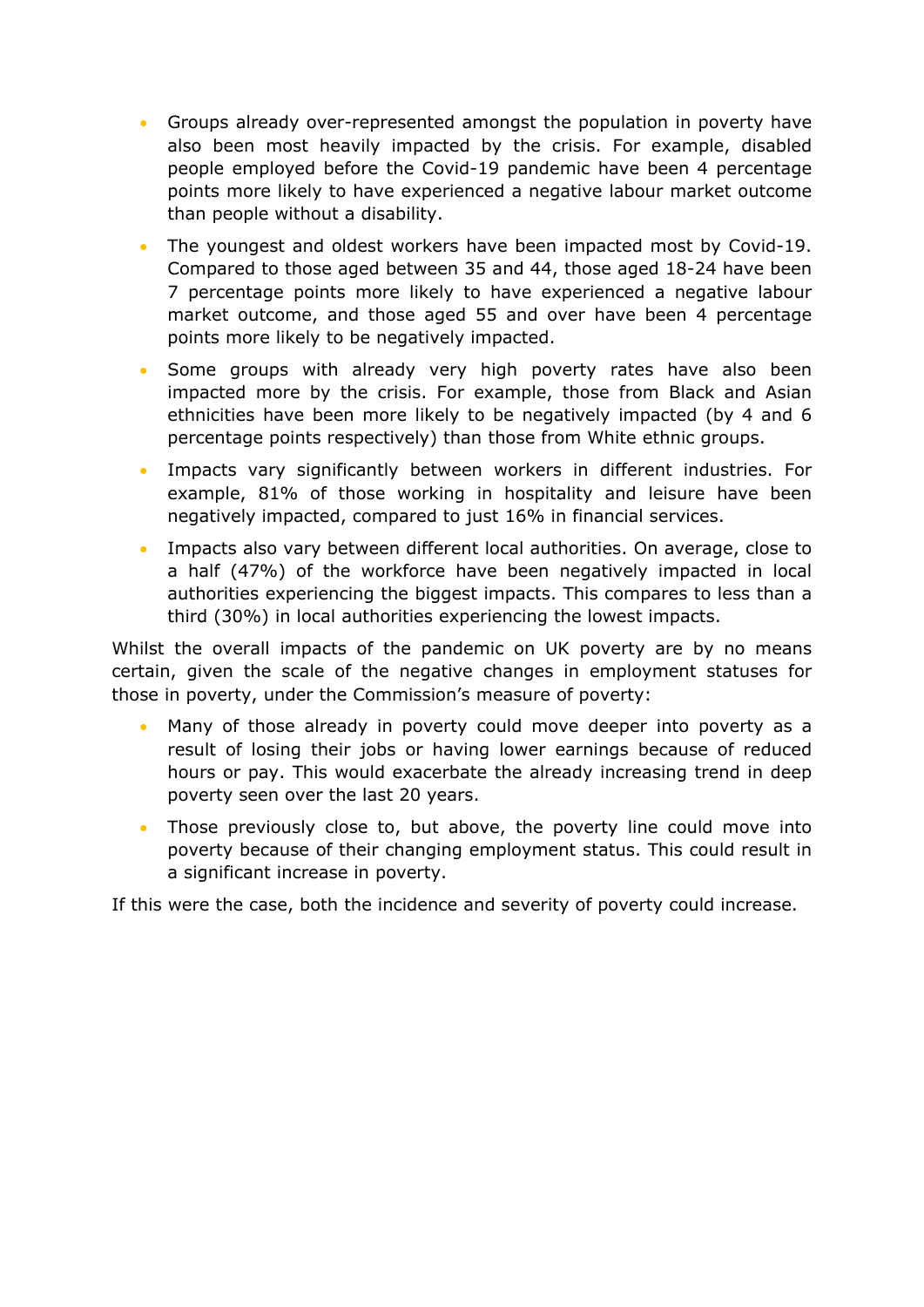### **Table 1: Impacts of different characteristics on the likelihood of a negative labour market experience on people employed prior to the Covid-19 crisis**

| Compared to                                               | Being                                                      | Leads to a change in the<br>probability of experiencing<br>a negative labour market<br>experience |
|-----------------------------------------------------------|------------------------------------------------------------|---------------------------------------------------------------------------------------------------|
| Compared to those more than<br>20% above the poverty line | More than 50% below the<br>poverty line                    | 15 percentage point increase                                                                      |
|                                                           | In poverty and within 50% of<br>the poverty line           | 8 percentage point increase                                                                       |
|                                                           | Not in poverty and less than<br>20% above the poverty line | 5 percentage point increase                                                                       |
| Compared to those from a<br>White ethnic group            | <b>Black</b>                                               | 4 percentage point increase                                                                       |
|                                                           | Asian                                                      | 6 percentage point increase                                                                       |
| Compared to those aged 35-<br>44                          | Aged 18-24                                                 | 7 percentage point increase                                                                       |
|                                                           | Aged 55 and over                                           | 4 percentage point increase                                                                       |
| Compared to those without a<br>disability                 | <b>Disabled</b>                                            | 4 percentage point increase                                                                       |

Source: YouGov, SMC regression analysis.

Notes: 'Negative labour market experience' refers to those who have had their hours or earnings reduced and / or been furloughed or lost their job. Base: all employed prior to Covid-19 crisis (39,621 across all categories).

Whilst the economic and labour market results paint a concerning picture, there are more positive signs in other parts of the Commission's measurement framework. For example:

- More people think that the crisis has brought society together than think it has divided it. For example, figure 1 shows that four in ten (40%) people in poverty and within 50% of the poverty line feel that society has unified, compared to 23% who say it has become more divided.
- Nearly a fifth (19%) of people say that they feel more positive about their relationships with others as a result of the crisis, compared to 12% of people who say that they feel more negative. The remainder (70%) say that they feel no different (see figure 2).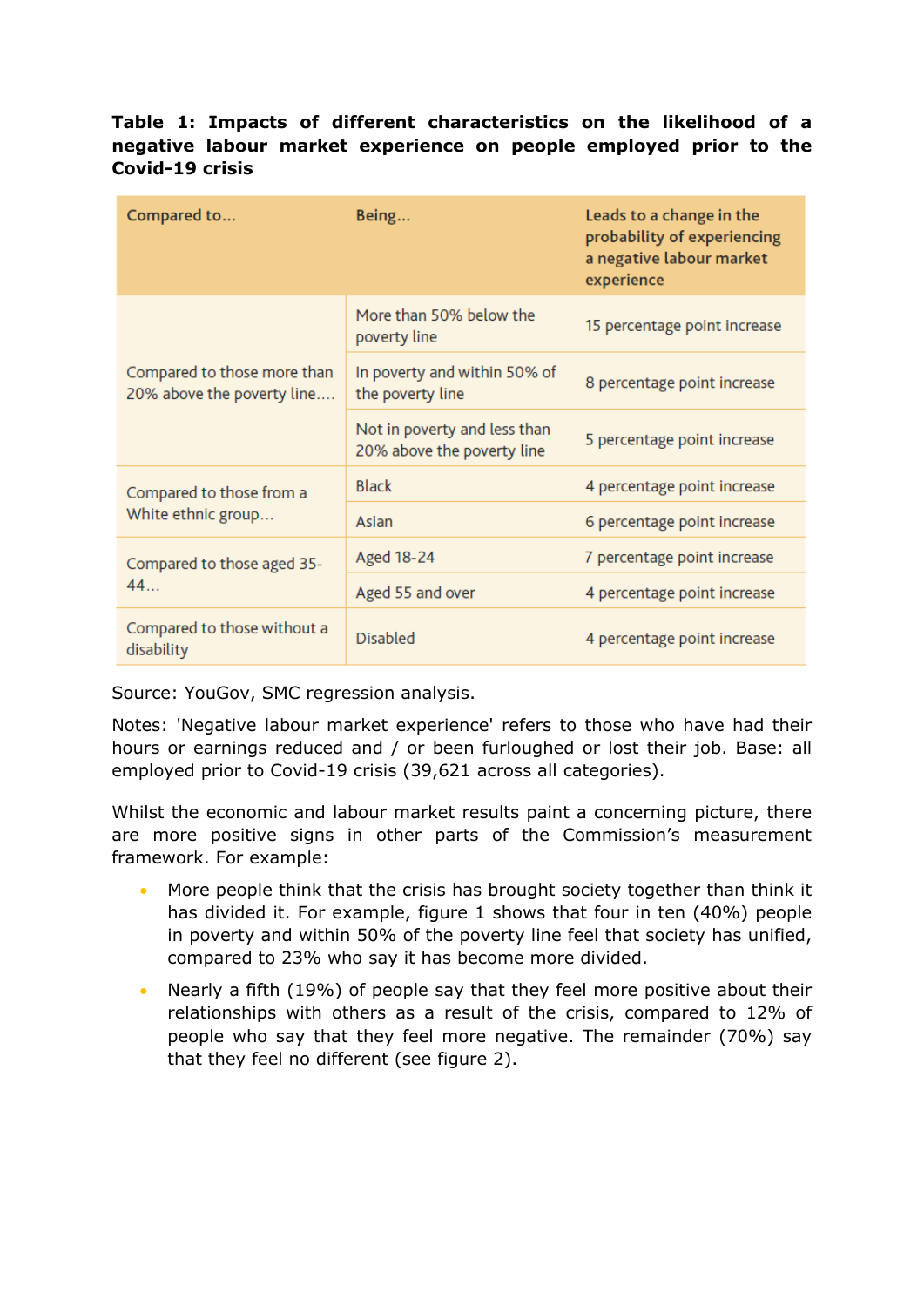



Source: YouGov, SMC analysis.

Notes: Base: all respondents (77,668 across all categories). The figure draws on data from the following question: Do you think this situation is mainly...?





Source: YouGov, SMC analysis.

Notes: Base: all respondents (77,668 across all categories). The figure draws on data from the following question: Have your relationships with others changed at all?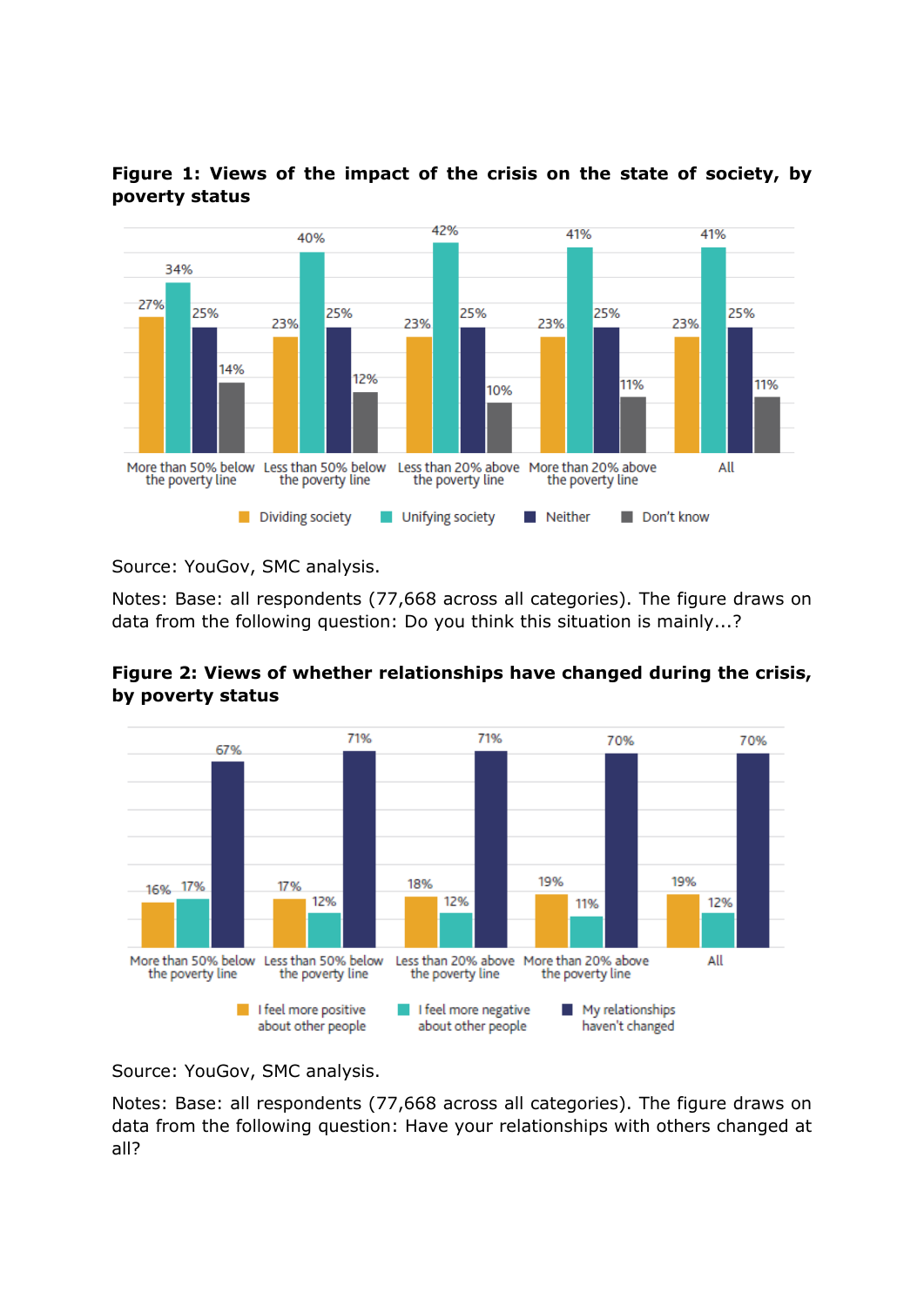These positive signs of strengthening relationships could be all the more important in providing people with the support they need to navigate an uncertain economic future:

- The vast majority of people (85%) believe that the economy will either be weakened for a few years (45%), or damaged for many years (40%). Figure 3 shows that there is very little variation in respondent's expectations of economic revival based on their experience of poverty.
- When asked about how they see the future for themselves, although more than half (58%) of those in poverty believe that they will be "okay", a third (28%) say that they "fear for their future". Nearly one in three people (32%) in deep poverty say they "fear for their future". The figure amongst those more than 20% above the poverty line is 21% (see figure 4).



**Figure 3: Views of economic damage, by poverty status**

Source: YouGov, SMC analysis.

Notes: Due to data constraints, the analysis uses 60% of median equivalised household (before housing costs) income as the poverty line. Base: all respondents (77,668 across all categories). The figure draws on data from the following question: Which of these do you think is the more likely economic outcome of this crisis?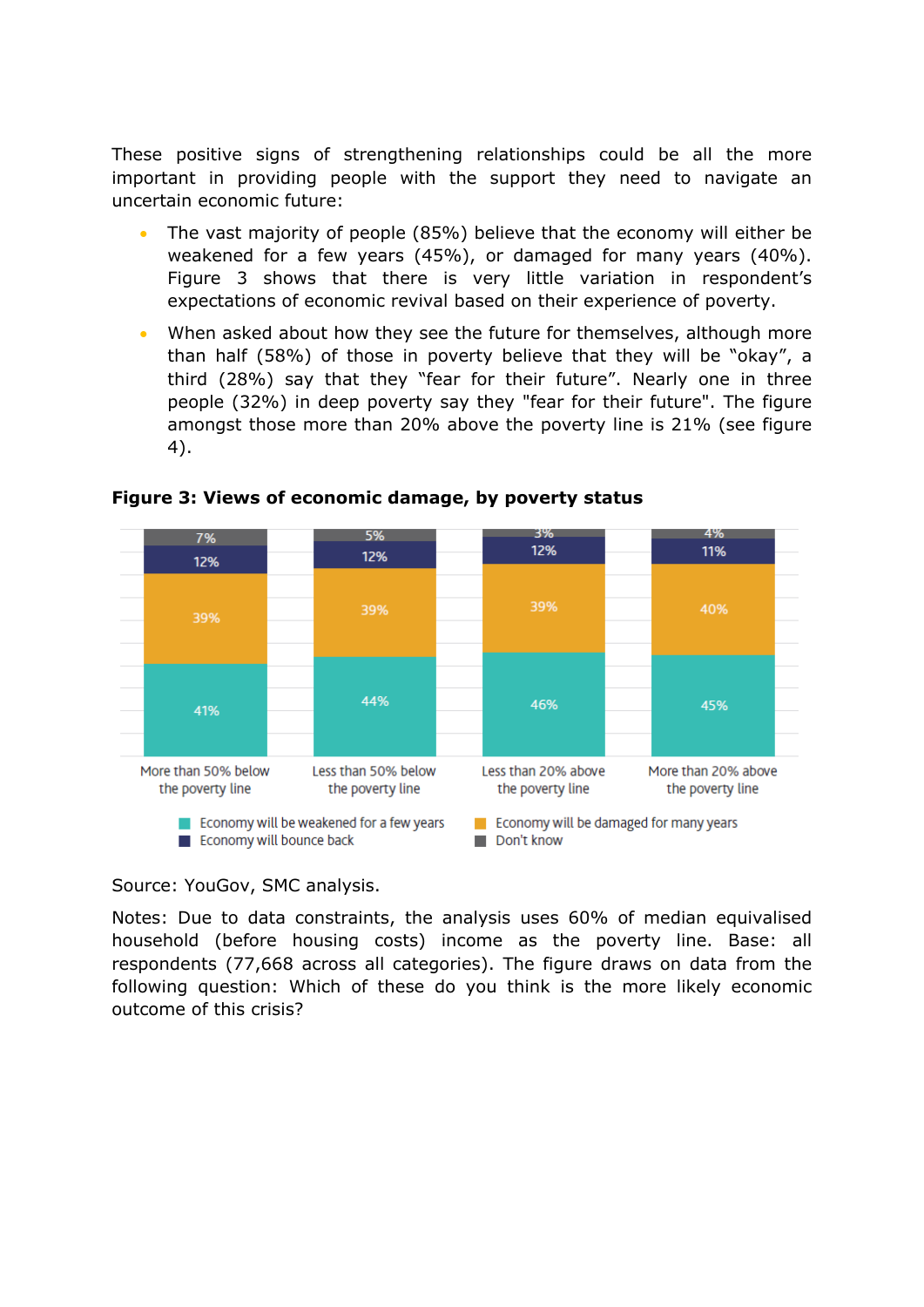

#### **Figure 4: Confidence in own future, by poverty status**

Source: YouGov, SMC analysis.

Notes: Due to data constraints, the analysis uses 60% of median equivalised household (before housing costs) income as the poverty line. Base: all respondents (77,668 across all categories). The figure draws on data from the following question: Which comes closest to how you see the future for you?

#### **CONCLUSION**

What these results show is that poverty, the Lived Experience of poverty and the impacts of the Covid-19 crisis, are complex and driven by an interlocking range of factors. Understanding, measuring and documenting these and using the findings to drive anti-poverty responses will be central to ensuring that, as the economy begins to emerge from the lockdown of previous months, the recovery leads to a situation where poverty after Covid-19 is lower and less severe than it was before the pandemic. The Commission's poverty measurement framework provides a comprehensive approach both through which this can be undertaken, and against which the Government can be held to account for tackling poverty in the UK.